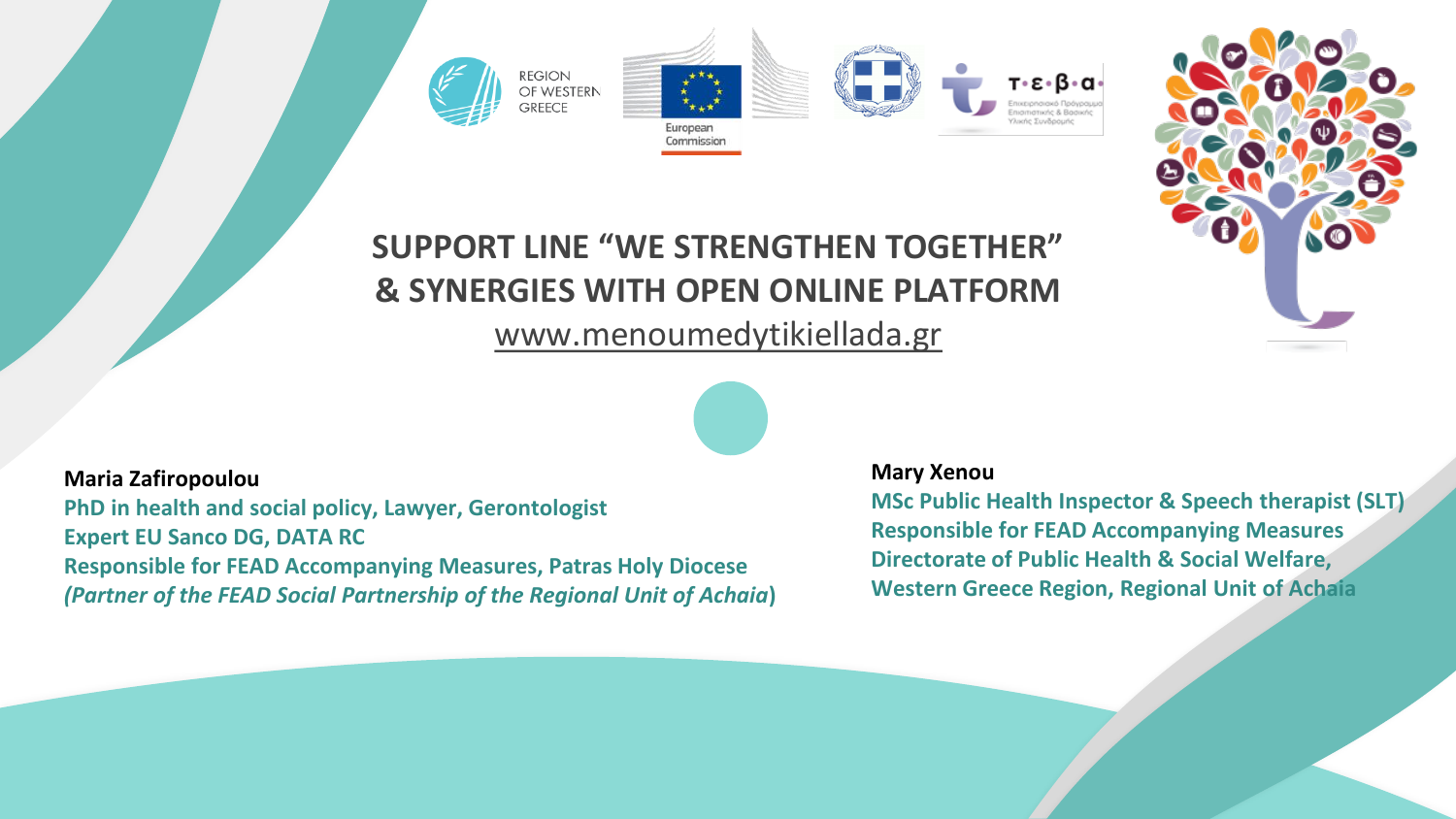**A holistic and synergetic project for all citizens of the Western Greece Region and especially vulnerable groups towards COVID-19**

- ❖ **Οnline open platform** of the Western Greece Region
- ❖ **Psychological/Social Helpline** an initiative of Western Greece Region with the Synergy of Holy Diocese of Patras

**Aiming to inform, train and empower social citizens**

#### **A Synergetic Project of :**

Western Greece Region & Patras Holy Diocese as Partner of the FEAD Social Partnership of the Regional Unit of Achaia, Western Greece Region

### **End Users :**

- In total, 15,000 platform users (56,57% women and 43,43% men) have visited the online platform.
- 1,200 beneficiaries of FEAD programme have been empowered and oriented towards specialised services such as public social services or local/national NGOs.

Distribution of 1,200 helpline calls to FEAD beneficiaries



• Psychological support • Social support • Information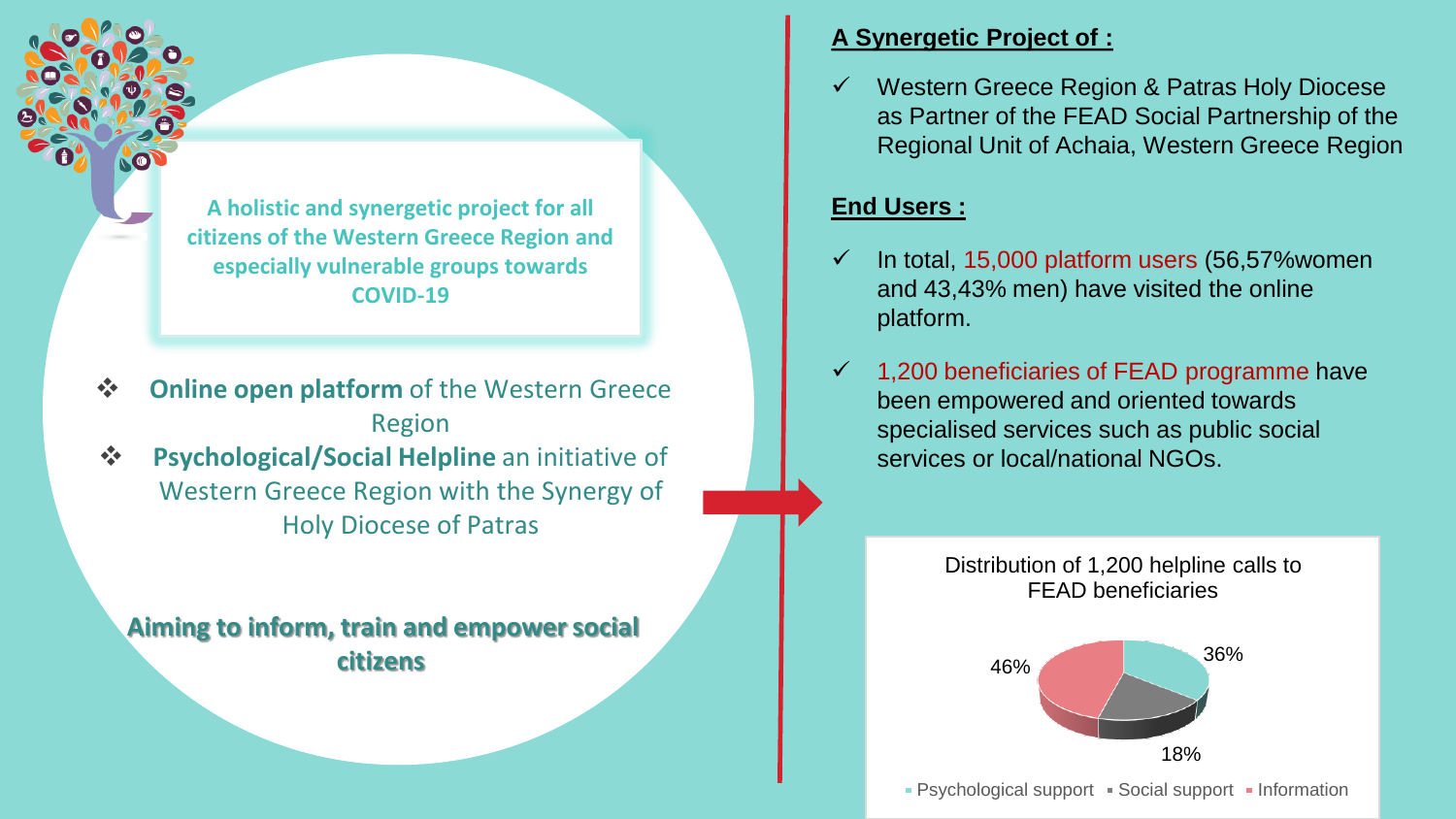Για τον κορονοιό menoumedytikiellada.gr #Μένουμε Ασφαλείς Προστατευόμαστε Δημιουργούμε Μαθαίνουμε

ΠΕΡΙΦΕΡΕΙΑ ΔΥΤΙΚΗΣ ΕΛΛΑΔΑΣ Πρωτοβουλία της Περιφέρειας Δυτικής Ελλάδας

autropol EAApoo

# **Online Platform** menoumedytikiellada.gr

menoumedytikiellada.g **HTIpretpero Autoris ENGSon** spookolal espek, opymysysky Kal empteyers, Bruggiou **1) Knutwoo Barglou BOARDOV, HE TITY SUDESY RODOXY! OTTY KOTOPTOM /MOODOWS CONSUMITY TOU KODWYDIOU COVID-B.** 

menoumedytikiellada.gr

#AIVOULLE OILLON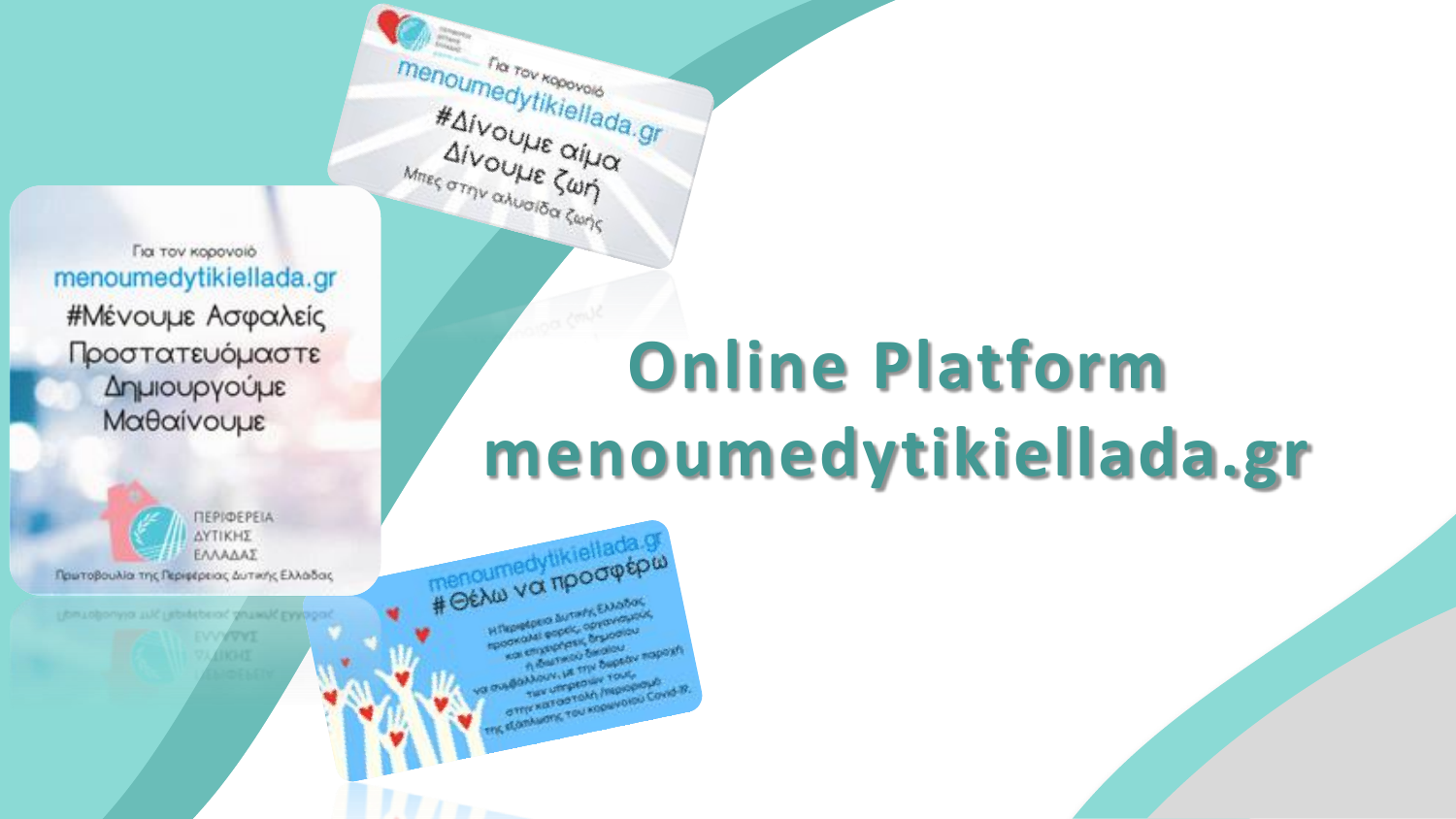

Talk to an expert Get to know our Region Contribute

#StaySafe. Protect yourselves. Be creative. Keep learning.







Information

Choose appropriate information sources





Have fun

Spend time creatively while at home







Train yourselves

Need of new skills?

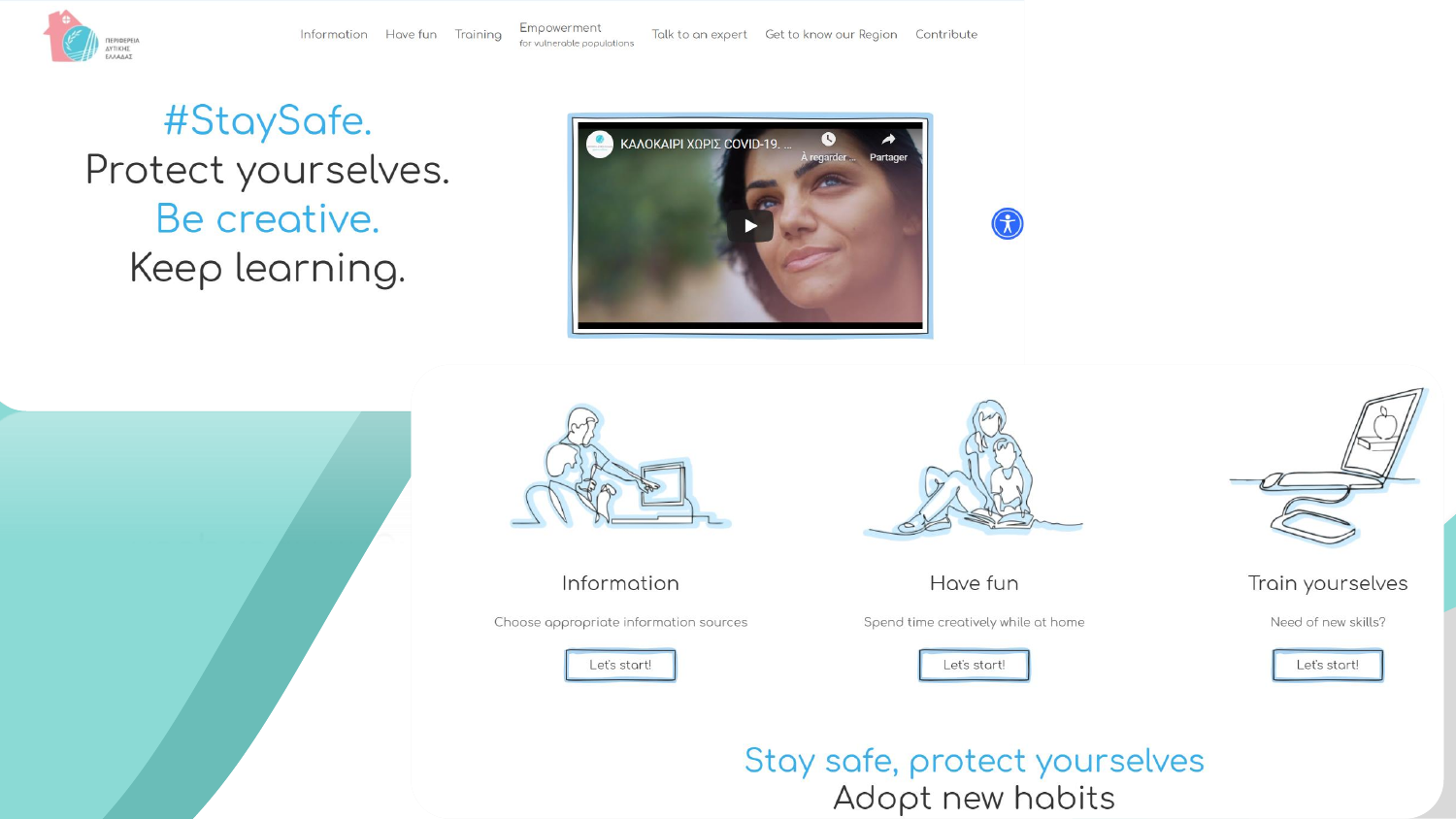## **Region of Western Greece**

# **Interconnected services for FEAD beneficiaries**

## **Menoumedytikiellada.gr**

#### **Online innovative platform**

- 70% throughout the pandemic period • The Online Platform operates through a holistic approach of different services for all citizens but especially for vulnerable groups.
- is an innovative integrated platform for reliable information, distance learning, skills enhancement, physical and mental empowerment:

[www.menoumedytikiellada.gr](http://www.menoumedytikiellada.gr/)

## 30 days **Funding**

 $\frac{880}{200}$ Total amount of EUR 40.000 from National Government Resources (Public Investment Programme, Exceptional subsidy/ emergency support due to COVID-19 pandemic).

#### **Target group**

15,000 visitors (vulnerable people of the general population such as elderly, depressed people, children with autism, patients with chronic diseases, as well as FEAD beneficiaries)

#### **Content**

The use of the platform is disseminated through the telephone support line "we strengthen together" for FEAD beneficiaries.

The platform includes an important number of uploaded articles, videos and official information such as educational activities & games, interactive animated videos related to COVID-19, information about preventive measures against coronavirus and more.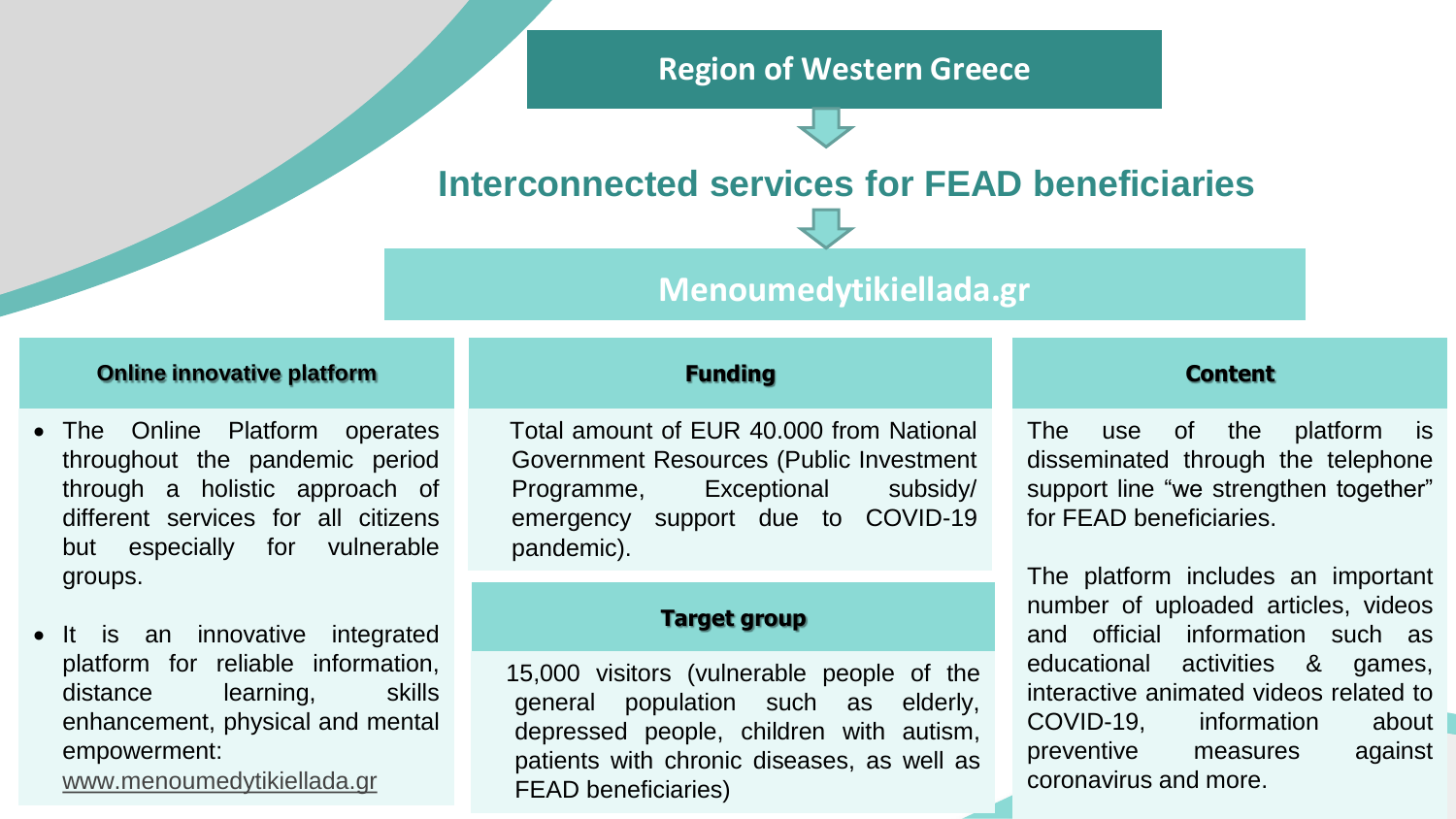Τηλεφωνική γραμμή ψυχολογικής ενδυνάμωσης ωφελούμενων ΤΕΒΑ

# Δυναμώνουμεμαζί

IEPA MHTPONOAIC

*TIA TPWN* 

Συνοδευτικά Μέτρα Ψυχοκοινωνικής Ενδυνάμωσης Ταμείο Ευρωπαϊκής Βοήθειας προς τους Απόρους Καθημερινά και ώρες 08:00-20:00 Παροχή ατομικής ψυχολογικής υποστήριξης μέσω τηλεφώνου, με Παροχη ατομικής φυχολυγικής υπουτήρις με του τηνεφωνού, με<br>ενθάρρυνση και συμβουλευτική, για θέματα που αφορούν την ενίσχυση LITE EVOODIKOVEVEIGIKTIG OUVELUATION THE VEHING THE VEHING THE EVIDENCIAL ETTER EVIDENCIAL CONTROL CHARGE OUT Lin ενουσιασγενειακή συναμική, για τη ρεπτασία των στονεων παραγμής.<br>ΕΠΙΚΟΙνωνίας με άλλα μέλη της οικογένειας, για την αποφυγή Sianpoownikóv auykpouoróv kai evőooikovevelakne Blas ka καλλιέργεια τεχνικών εμψύχωσης και για την ενίσχυση της θετικής προπειργεια τελευτικές εμφανικές και για την ενισχύση της πανδημίας<br>Φυχολογικής ανταποκρισιμότητας στην διαχείριση της πανδημίας

# **Psychological and** social support line



REGION OF WESTERN GREECE Full of contract

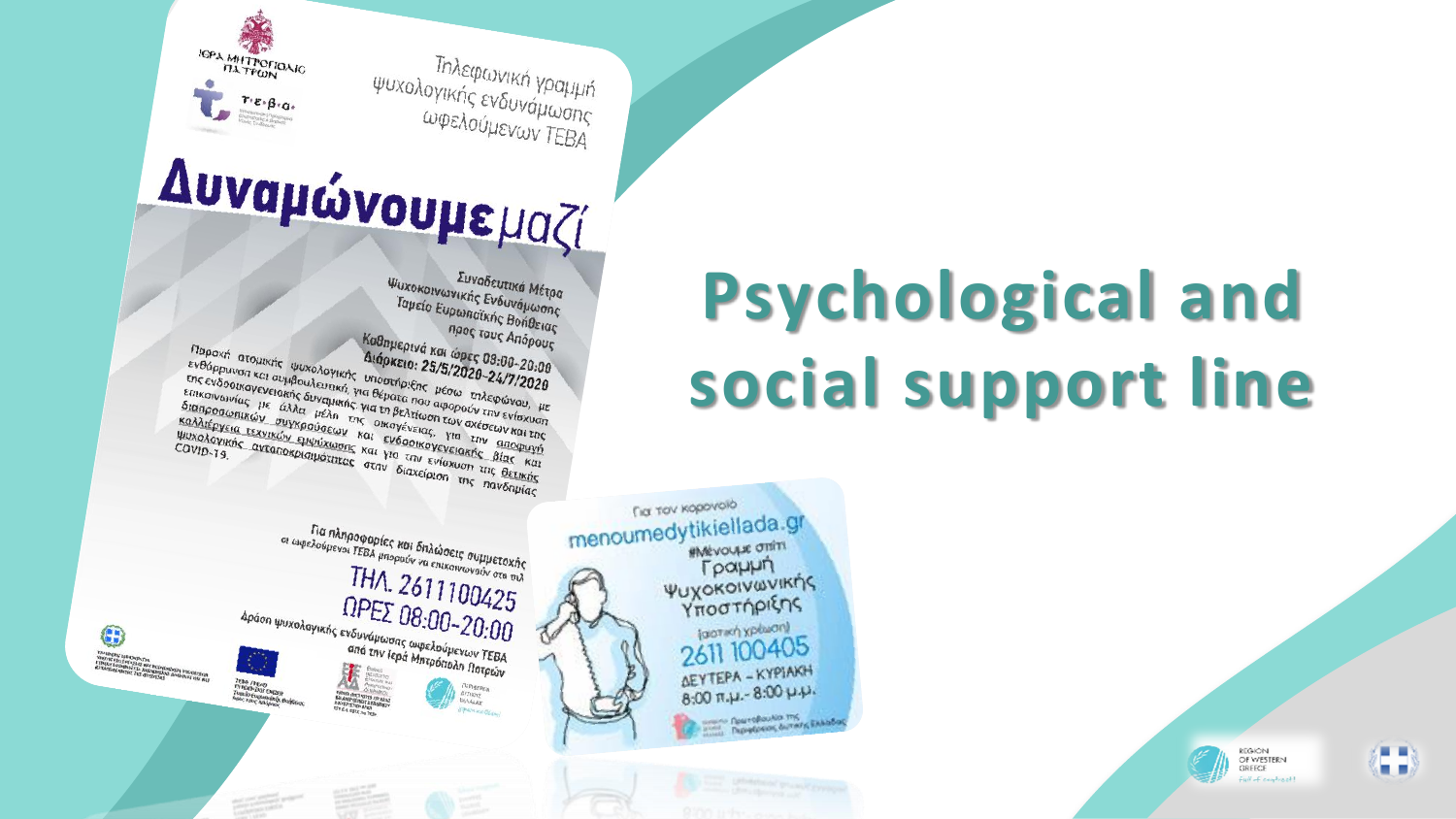## **Region of Western Greece**

# **Interconnected services for FEAD beneficiaries**

# **Psychological and social support line**

#### **A daily support line**

me templement and one poyerts The telephone lines of psychoorientation and information for the online Platform "menoumedytikiellada.gr" operated **daily** from 08:00 to 20:00 for the period 25/5/2020 to 30/7/2020 May 2020 (first wave of COVID-19) and during the second wave from 11/11/2020 to 01/12/2020.

## **Funding**

accompanying measures implemented by<br>Patras Holy Diocese, a total amount of For FEAD beneficiaries special individualised actions (STRENGΤHEN TOGETHER) in the framework of accompanying measures implemented by EUR 45,000.

#### **Target group**

1,200 FEAD beneficiaries

#### **Goal**

- Special scientific personnel provides help and guidance services, such as recording of the needs of beneficiaries, giving immediate information support, informing beneficiaries and referring them to available public services.
- The **goal** is to support the beneficiaries and to gain mental resilience to the intense pressure that generally exists during crisis management, to strengthen the sense of self-care and care for the weakest members, to avoid and prevent social exclusion, to promote social cohesion.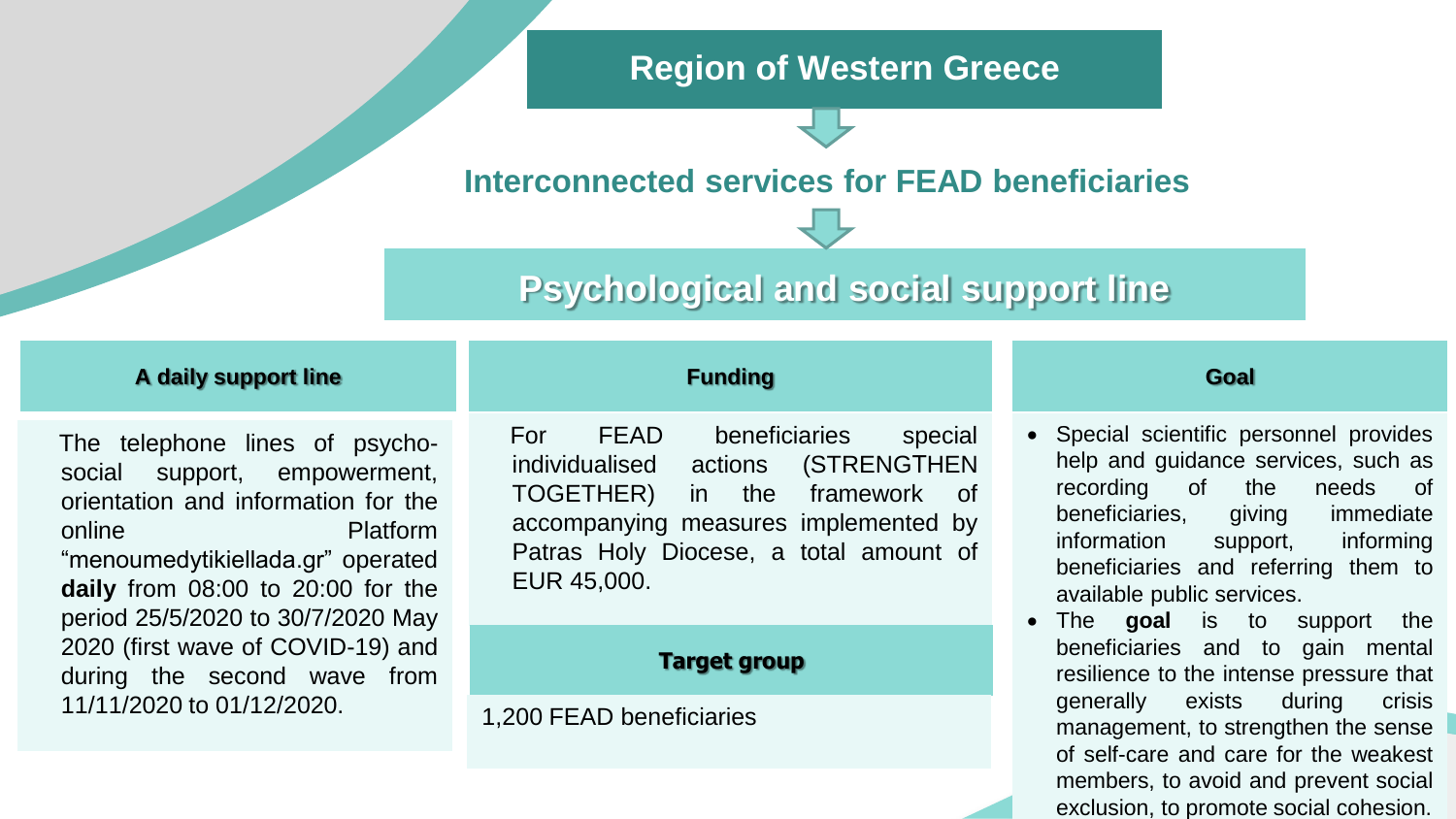# Conclusions (I)

**Tackle rising needs of FEAD beneficiaries in times of crisis:** The support line, based on a semi-structured questionnaire has addressed FEAD beneficiaries' profiles and specific needs during COVID-19.

## **Reduce social stigma:**

❖Coordinated and interconnected services not only for targeted vulnerable citizens but for the whole local population.

❖In order to address and avoid social stigma for coronavirus patients, the call center agents used communication tips and messages. The same communication strategy is applied to the open platform (less stigmatising terminology). In addition, social influencers have been participated (such as religious leaders or national celebrities) on prompting reflection about people who are stigmatized and how to support them, and on amplifying messages that reduce stigma.

**Improve access:** Access to information has been improved by daily conversations of the fully skilled telephone agents. They linked FEAD beneficiaries' needs with local public services and NGOs, and organised basic assistance during COVID-19 pandemic.

τ•ε•β•α

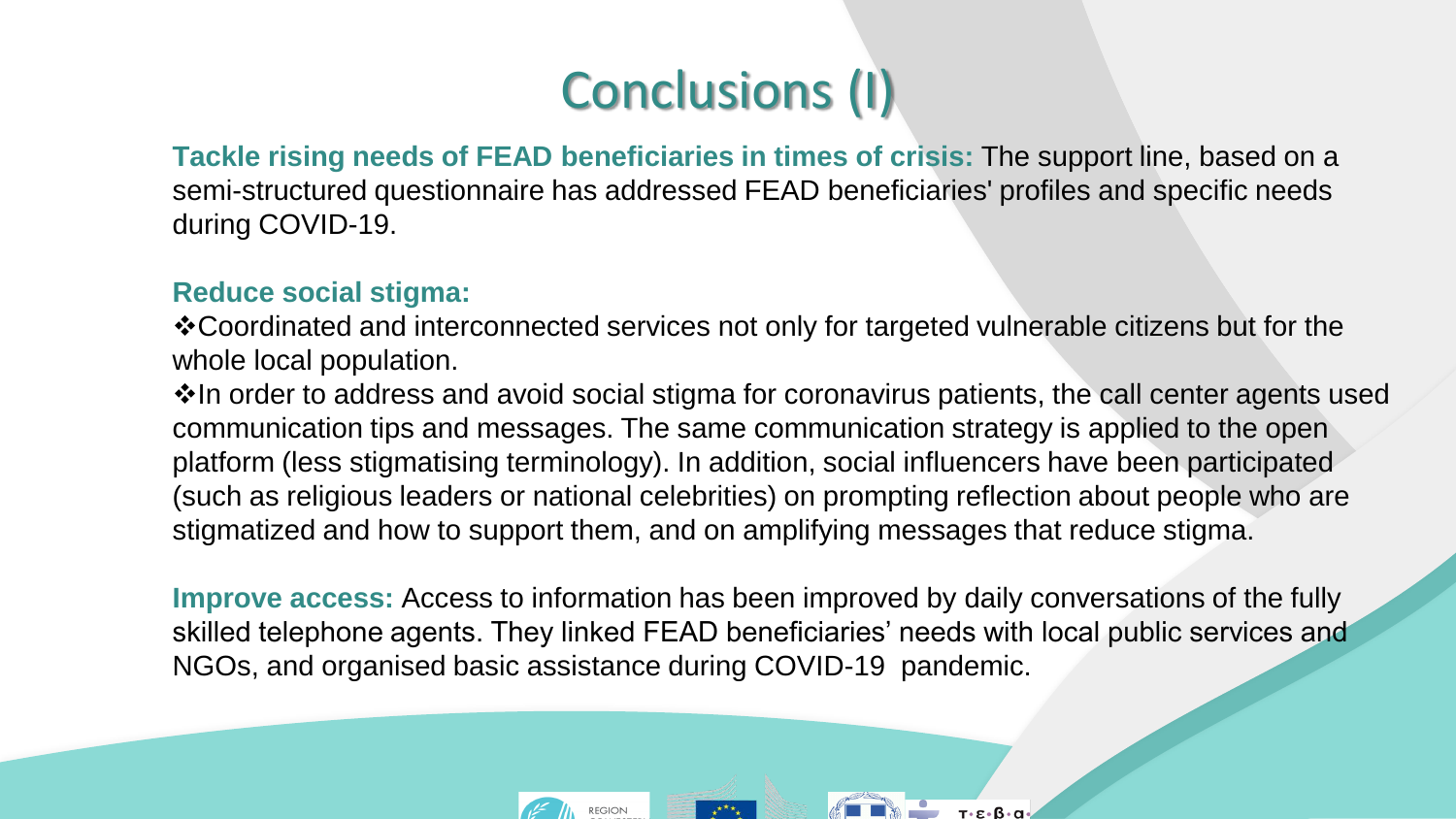# Conclusions (II)

**Empower citizens**: Volunteering has an important role on citizens' empowerment. In the platform *menoumedytikiellada.gr* a great number of people can offer their services and products to vulnerable people in times of sanitary crisis or emerging health risks. FEAD beneficiaries are not only end-users of this volunteering service but **donors** as well (for example of their time). Also, the access to personalised information (training, mental health empowerment and physical activities) taking into account their personal situation (such as health problems and isolation) contributed to a solid empowerment and engagement of FEAD beneficiaries.

### **Build a resilient and inclusive society towards coronavirus**

This pandemic represents a learning experience for all societies on adapting regular services. Working on both FEAD beneficiaries and general population empowerment helps to build more resilient communities. We seek to boost the value of solidarity to face upcoming challenges by increasing personalised communication, cooperation with local NGOs and by boosting training via the electronic platform.